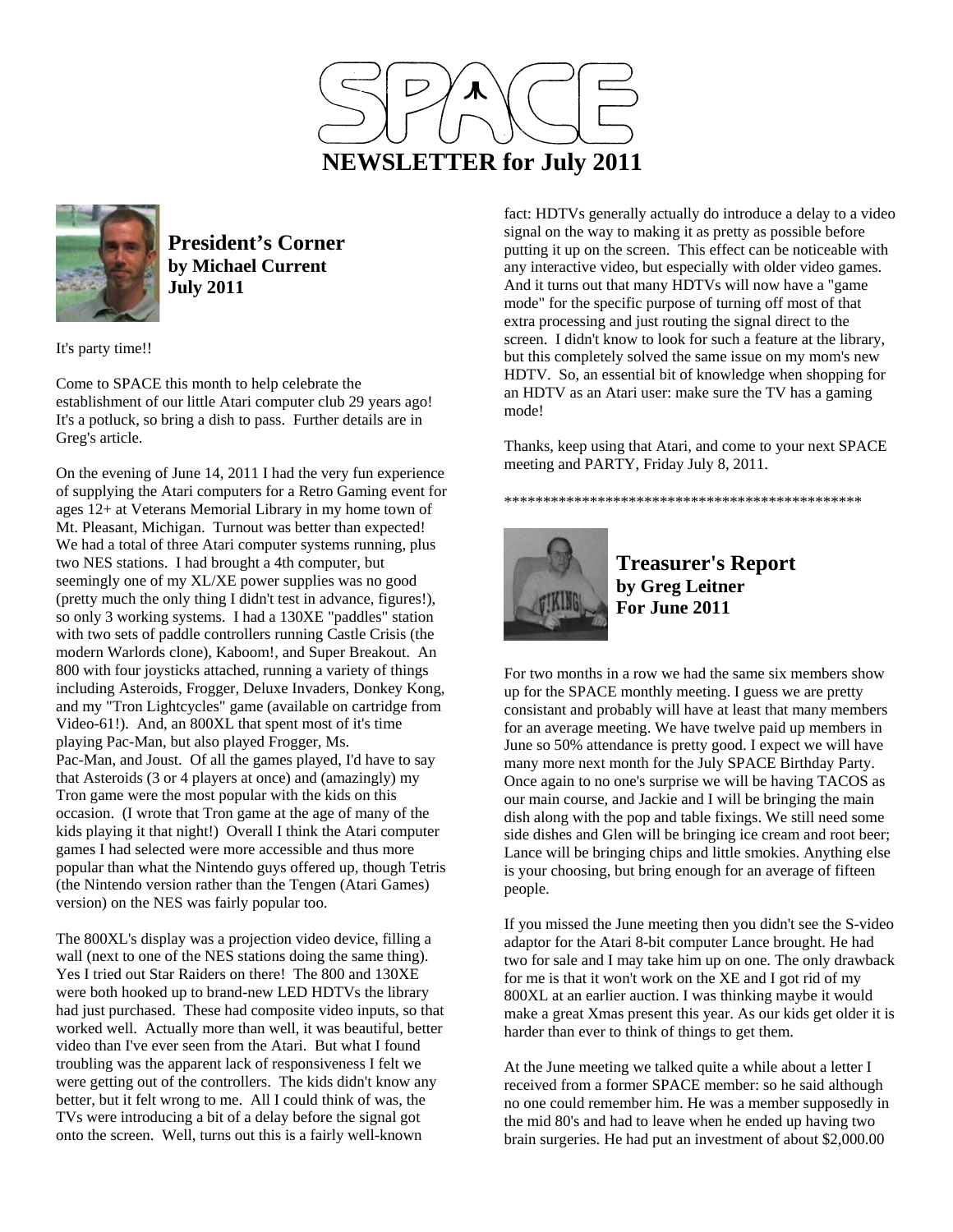into an Atari 400 with some cartridges and books. He says he expanded the memory to 16meg although I think he meant 16K. The casing is missing a piece of plastic above the joystick ports and the pin that opens cartridges is broken. He thinks \$200.00 would be a fair asking price for his stash and I don't have the heart to tell him that his stuff is basically wothless. I don't know his physical condition today but I do know he isn't up to date with the advancement of electronics. Anyone who wants to talk to this former member just let me knowand I will get you his contact information.

Now for the SPACE treasury for June 2011;

Beginning balance as of June 1, 2011: 666.15

| Receipts for the June SPACE meeting:<br>Memberships                                     | 30.00          |
|-----------------------------------------------------------------------------------------|----------------|
| Dom sales                                                                               | 6.00           |
| Total June receipts                                                                     | $+36.00$       |
| Expenses for the June meeting:<br>Newsletter postage for 12 months<br>Web-site for June | 77.00<br>10.00 |
| Total June expenses                                                                     | $-87.00$       |
| Ending balance as of June 30, 2011:                                                     | 615.15         |

As you can see we lost \$51.00 to our bank balance but we had one of our better months with two membership renewals and two doms sold. We are running about \$85.00 behind our balance last year at this time, and with still no auctions on the horizon it looks like it will be hard to keep up the pace we have set the last few years. Especially this year we need to have those membership renewals and please consider buying a SPACE dom to help support the Club. I can't emphasize enough how much time and sweat Glen puts into making our great monthly doms.

Don't forget the party next month and please help out by bringing a dish for all to share. See for the TACO FEST!!!

\*\*\*\*\*\*\*\*\*\*\*\*\*\*\*\*\*\*\*\*\*\*\*\*\*\*\*\*\*\*\*\*\*\*\*\*\*\*\*\*\*\*\*\*\*\*



**Secretary's Report By Brian Little For June 2011** 

No minutes from the June meeting were submitted in time for this Newsletter.

\*\*\*\*\*\*\*\*\*\*\*\*\*\*\*\*\*\*\*\*\*\*\*\*\*\*\*\*\*\*\*\*\*\*\*\*\*\*\*\*\*\*\*\*

From: Michael Current [michael@mcurrent.name] Sent: Friday, June 10, 2011 8:57 PM Subject: New MyMAIL Version 1.95

New MyMAIL Version 1.95

Mail client program for TOS based computers.

Hello all,

New version of MyMail 1.95 is released.

After a year as student I finally got time over to release a new version of MyMail.

I have now left the old work as programmer and electronics engineer and will work as a traindriver. http://erikhall.mine.nu/~erikhall/images/ErikKorMa828Mini.jpg

As usual, I will continue the programming of MyMail when there is time over.

Major improvements & bugfixes:

- ----------------------------- - Re-design of how weekday is calculated.
- Bug fix of timer event handler.
- Corrections of charset code
- TCP corrections
- Time zone corrections
- Fixed deadlock problem in editable fields
- and lost of minor corrections.

Read more in the history.txt file.

Download from:

------------- http://erikhall.mine.nu/~erikhall/programs/mymail.html

Best Regards Erik Hall

\*\*\*\*\*\*\*\*\*\*\*\*\*\*\*\*\*\*\*\*\*\*\*\*\*\*\*\*\*\*\*\*\*\*\*\*\*\*\*\*\*\*\*\*

From: Michael Current [michael@mcurrent.name] Sent: Friday, June 24, 2011 9:20 PM Subject: Rave Network Overscan back on Atari

Rave Network Overscan back on Atari June 5th, 2011

 Rave Network Overscan is back on the Atari with a really nice 96k intro for plain ST called Natrium. Lots of nice effects, great graphics and music by 505.

 The intro won first prize at Outline 2011 96k intro compo. » Download at the Outline 2011 download page http://dhs.nu/files.php?t=partydl&party=Outline%202011

\*\*\*\*\*\*\*\*\*\*\*\*\*\*\*\*\*\*\*\*\*\*\*\*\*\*\*\*\*\*\*\*\*\*\*\*\*\*\*\*\*\*\*\*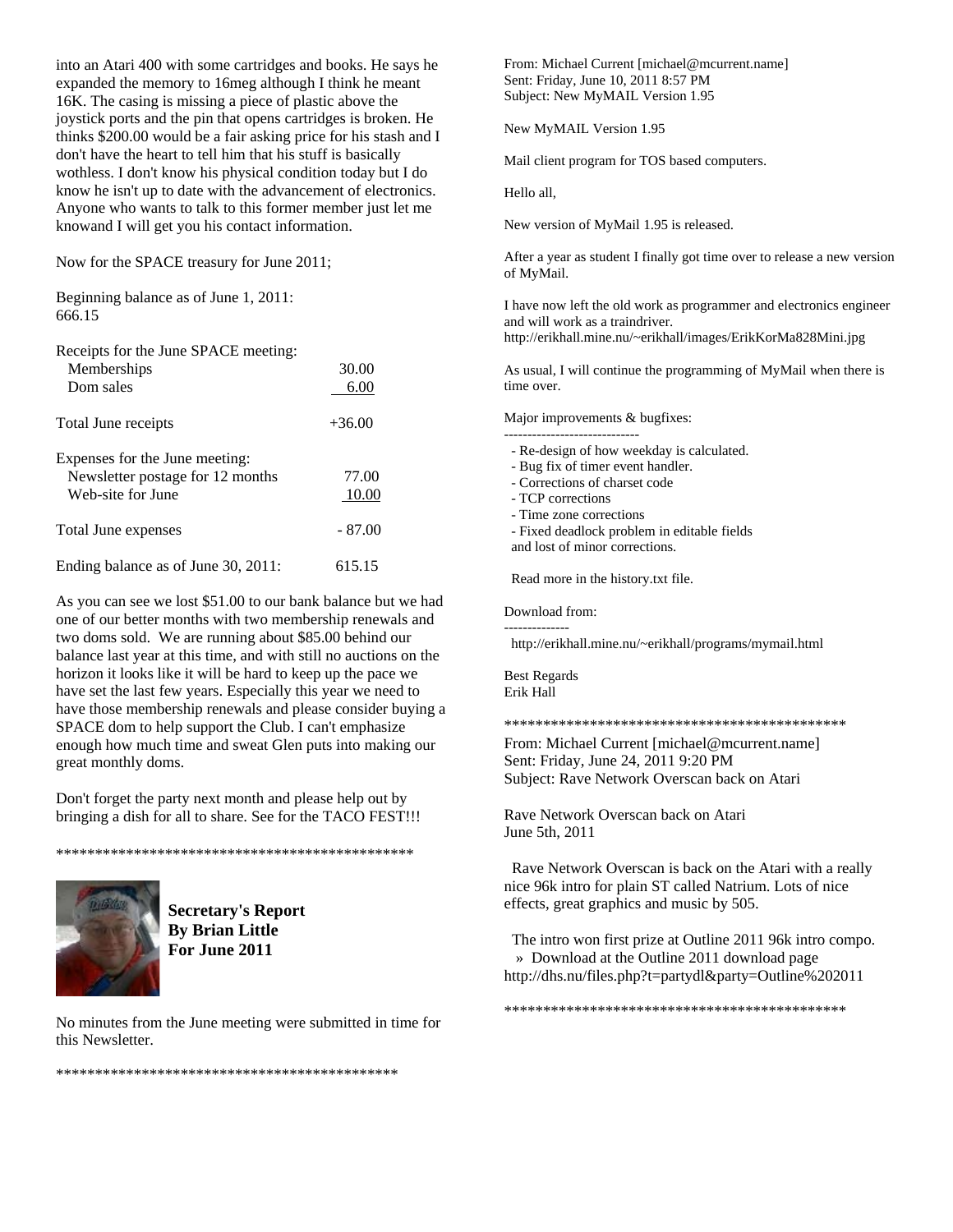From: Michael Current [michael@mcurrent.name] Sent: Friday, June 24, 2011 9:21 PM Subject: New 96k intro from France

New 96k intro from France June 9th, 2011

 Bahh of Positivity, Dma-Sc of Sector One and Ukko of Live! released a new ST 96k intro at Outline.

 The intro is called "Superstar!" and features a few nice effects as well as good graphics and nice new Dma-Sc soundtrack. Works on half meg ST.

 » Download at the Outline 2011 download page http://dhs.nu/files.php?t=partydl&party=Outline%202011

\*\*\*\*\*\*\*\*\*\*\*\*\*\*\*\*\*\*\*\*\*\*\*\*\*\*\*\*\*\*\*\*\*\*\*\*\*\*\*\*\*\*\*\*

From: Michael Current [michael@mcurrent.name] Sent: Friday, June 24, 2011 9:22 PM Subject: Paradox releases Outline STe-demo

Paradox releases Outline STe-demo June 20th, 2011

 The winning STe-demo from Outline 2011 is out from Paradox.

 The demo features Blitter effects by Paranoid, 31-colour display mode by RA, 505 music (using DMA drums) and graphics from Ukko and Dan.

 » Download at the Outline 2011 download page http://dhs.nu/files.php?t=partydl&party=Outline%202011

\*\*\*\*\*\*\*\*\*\*\*\*\*\*\*\*\*\*\*\*\*\*\*\*\*\*\*\*\*\*\*\*\*\*\*\*\*\*\*\*\*\*\*\*

From: Michael Current [michael@mcurrent.name] Sent: Friday, June 24, 2011 9:22 PM Subject: Sillyventure 2011 ST invite released

Sillyventure 2011 ST invite released June 24th, 2011

 Aggression, Mystic Bytes and Sector One have teamed up to release a nice invite intro for the upcoming Sillyventure 2011 party in Poland.

 Code by !Cube, graphics by Piesiu and music by Dma-Sc ensures a high level production from ground up. Works on 512k+ kB ST and STe.

 » Download the invite http://files.dhs.nu/files\_demo/sv2k11in.zip

\*\*\*\*\*\*\*\*\*\*\*\*\*\*\*\*\*\*\*\*\*\*\*\*\*\*\*\*\*\*\*\*\*\*\*\*\*\*\*\*\*\*\*\* \*\*\*\*\*\*\*\*\*\*\*\*\*\*\*\*\*\*\*\*\*\*\*\*\*\*\*\*\*\*\*\*\*\*\*\*\*\*\*\*\*\*\*\* \*\*\*\*\*\*\*\*\*\*\*\*\*\*\*\*\*\*\*\*\*\*\*\*\*\*\*\*\*\*\*\*\*\*\*\*\*\*\*\*\*\*\*\* \*\*\*\*\*\*\*\*\*\*\*\*\*\*\*\*\*\*\*\*\*\*\*\*\*\*\*\*\*\*\*\*\*\*\*\*\*\*\*\*\*\*\*\*